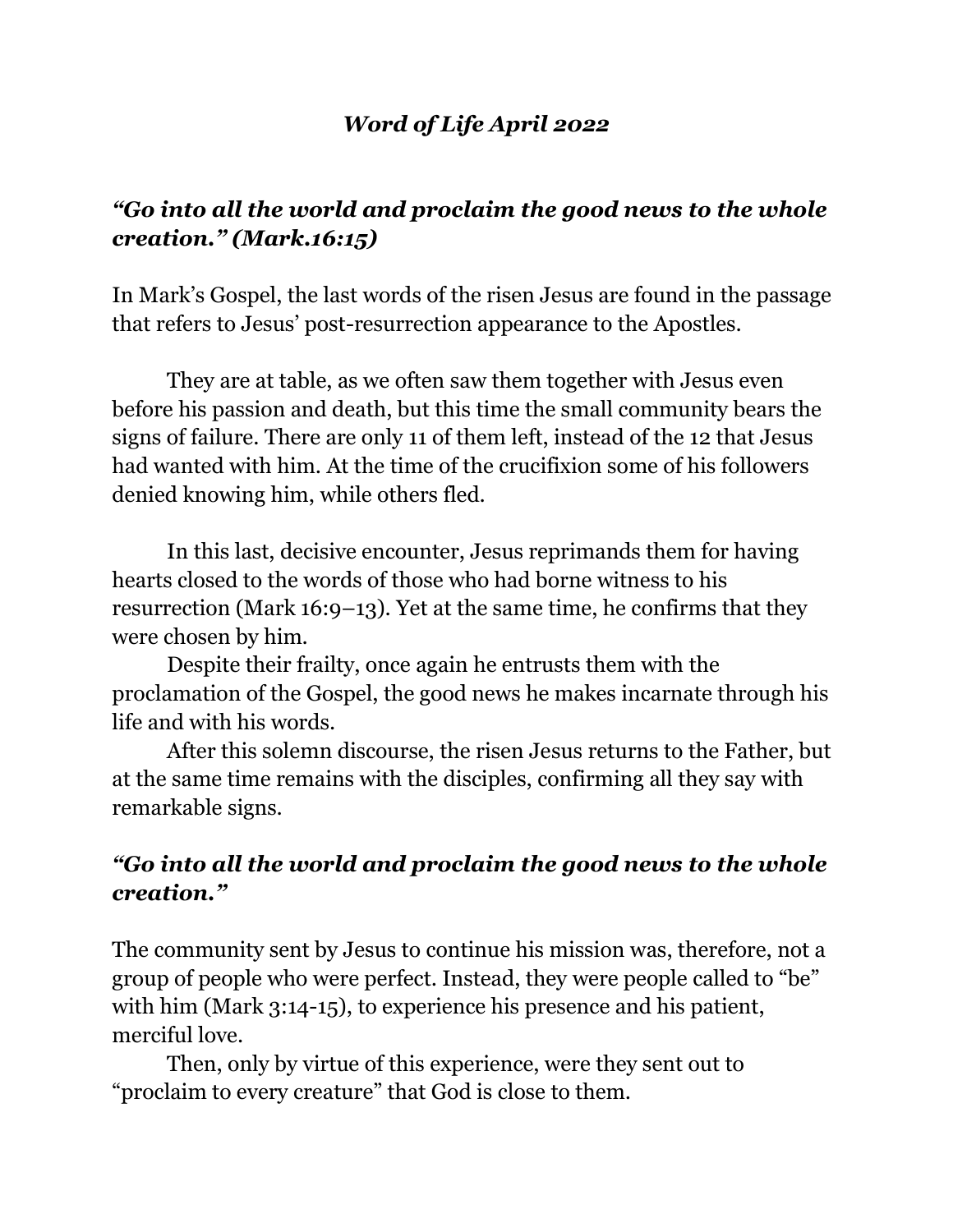The success of the mission certainly does not depend on personal abilities but on the presence of the risen Jesus, who entrusts himself to his disciples and to the community of believers, in which the Gospel grows by being put into practice and proclaimed, as explained in Vatican II document *Dei Verbum* (8).

What we can do as Christians, therefore, is to proclaim God's love with our lives and words. We can reach out to others with courage and generosity, and offer to everyone, with sensitivity and respect, the treasures of the risen Jesus that open our hearts to hope.

### *"Go into all the world and proclaim the good news to the whole creation."*

It is a question of always bearing witness to Jesus and never to ourselves. Indeed, we are asked to "deny" ourselves, to "diminish" so that he might grow. We need to make space within ourselves for the power of his Spirit, who urges us to be builders of fraternity, as Chiara Lubich wrote in a Gospel commentary in June 2003.

"I must follow the Holy Spirit who, every time I meet a brother or sister, makes me ready to 'make myself one' with him or her, to serve them to perfection. It is the Spirit who gives me the strength to love them if in some way they are enemies, and who enriches my heart with mercy to know how to forgive and to be able to understand their needs.

"The Holy Spirit makes me zealous in communicating the most beautiful things in my soul when it is the right time to do so...

"Jesus' love is revealed and shared with others through my love... With and through this love of God in our hearts, we can go far and share our own discovery with many other people... until the other person, deeply touched by the love of God in us, wants to 'become one' with us, in a mutual exchange of help, ideals, projects and feelings. Only then will we be able to share the word of God, and it will be a gift, in the reciprocity of love."